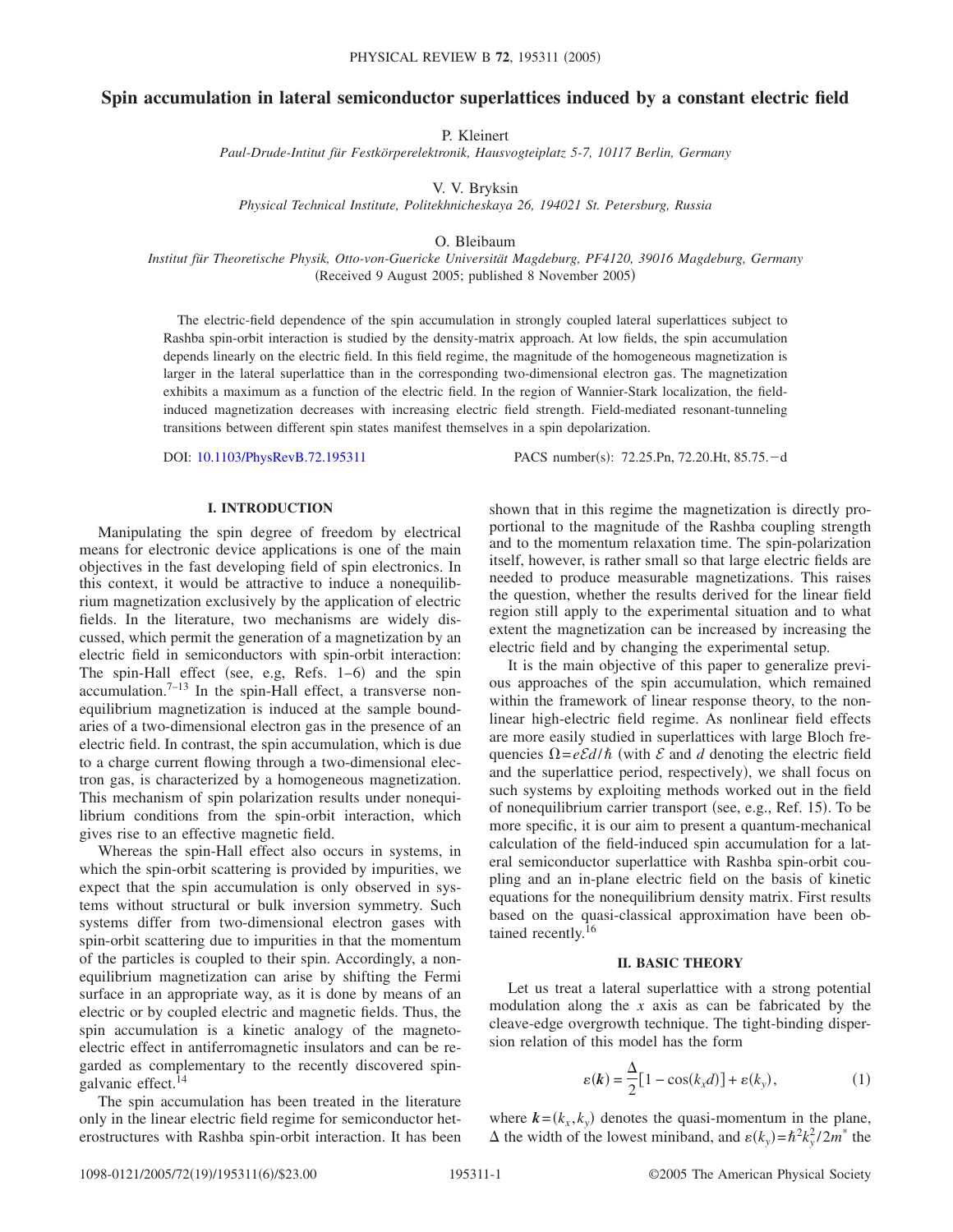contribution to the kinetic energy for the carrier motion along the *y* axis, respectively. The Hamiltonian of the biased lateral superlattice with Rashba spin-orbit coupling has the form

$$
H_0 = \sum_{k,\sigma} \varepsilon(k) a_{k\sigma}^\dagger a_{k\sigma} + \sum_k \sum_{\sigma,\sigma'} J_{\sigma\sigma'}(k) a_{k\sigma}^\dagger a_{k\sigma'} - ie \tilde{\sum}_{k,\sigma} \nabla_\kappa (a_{k-\kappa/2\sigma}^\dagger a_{k+\kappa/2\sigma}) \Big|_{\kappa=0}.
$$
 (2)

where  $a_{k,\sigma}^{\dagger}$  and  $a_{k,\sigma}$  are creation and annihilation operators, respectively, for electrons with quasimomentum  $k$  and spin  $\sigma$ . The in-plane constant electric field vector  $\vec{\mathcal{E}}$  is oriented along the *x* axis. The field contribution to the Hamiltonian in Eq. (2) is calculated in the scalar gauge and expressed in the quasi-momentum representation.<sup>15</sup> Note that the Hamiltonian is not diagonal due to the electric field  $\vec{\mathcal{E}}$  and the Rashba spin-orbit coupling, which is described by the matrix

$$
J_{\sigma\sigma'}(\mathbf{k}) = \begin{pmatrix} 0 & J_{12}(\mathbf{k}) \\ J_{12}^*(\mathbf{k}) & 0 \end{pmatrix}, \quad J_{12}(\mathbf{k}) = \alpha m^* [iv_x(\mathbf{k}) + v_y(\mathbf{k})]. \tag{3}
$$

Here  $\alpha$  denotes the Rashba spin-orbit coupling constant and  $v_x(k)$  and  $v_y(k)$  are the components of the drift velocity. The tight-binding dispersion relation of Eq. (1) yields

$$
J_{12}(\mathbf{k}) = \alpha m^* \left( i \frac{\Delta d}{2\hbar} \sin(k_x d) + \frac{\hbar k_y}{m^*} \right). \tag{4}
$$

In order to calculate the field-induced spin polarization for a system with Rashba interaction, we apply a canonical transformation that diagonalizes the Hamiltonian under zero bias  $(\mathcal{E}= 0)$ . Such a transformation has the form

$$
a_{k\sigma} = \sum_{\mu} A_{\sigma\mu}(k) b_{k\mu}, \quad \sum_{\mu} A_{\sigma\mu}^*(k) A_{\sigma'\mu}(k) = \delta_{\sigma\sigma'}, \quad (5)
$$

where the matrix

$$
\hat{A}(\boldsymbol{k}) = \frac{1}{\sqrt{2}} \begin{pmatrix} e^{-i\varphi_{\boldsymbol{k}}/2} & e^{-i\varphi_{\boldsymbol{k}}/2} \\ -e^{i\varphi_{\boldsymbol{k}}/2} & e^{i\varphi_{\boldsymbol{k}}/2} \end{pmatrix},
$$

is calculated from a phase factor  $\varphi_k$  that depends on the quasi-momentum and which is determined by one of the following equations

$$
\sin(\varphi_k) = \alpha m^* \frac{\Delta d}{2\hbar} \sin(k_x d) / J(k), \quad \cos(\varphi_k) = -\alpha \hbar k_y / J(k).
$$
\n(6)

The function

$$
J(\mathbf{k}) = \alpha m^* \sqrt{\left(\frac{\hbar k_y}{m^*}\right)^2 + \left(\frac{\Delta d}{2\hbar} \sin(k_x d)\right)^2} \tag{7}
$$

is one half of the spin-mediated energy splitting, which enters our final Hamiltonian

$$
H_0 = \sum_{k\mu} \varepsilon_{\mu}(k) b_{k\mu}^{\dagger} b_{k\mu} - e \tilde{\mathcal{E}} \sum_k d(k) (b_{k1}^{\dagger} b_{k2} + b_{k2}^{\dagger} b_{k1})
$$

$$
- ie \tilde{\mathcal{E}} \sum_{k\mu} \nabla_{\kappa} b_{k-\kappa/2\mu}^{\dagger} b_{k+\kappa/2\mu} \Big|_{\kappa=0}.
$$
 (8)

In the new basis, the model is characterized by spin dependent eigenenergies  $\varepsilon_{\mu}(k) = \varepsilon(k) \mp J(k)$  and a dipole moment  $ed(k) = e \nabla_k \varphi_k / 2$ , which is proportional to  $k_y$ .

We are interested in calculating the quantity  $f_y(\mathbf{k})$  $=i[f_{21}(k) - f_{12}(k)]$  (the *x* and *z* components of the magnetization vanish even at nonzero electric fields due to symmetry arguments), where the elements of the density matrix are given by  $f_{\sigma\sigma'}(k) = \langle a_{k\sigma}^* a_{k\sigma'} \rangle$ . The quantity  $f_y(k)$  is related to the components of the density matrix  $F_{\mu\mu'}(\mathbf{k}) = \langle b_{k\mu}^{\dagger} b_{k\mu'} \rangle$  in the new basis by the relationship

$$
f_{y}(\mathbf{k}) = \cos(\varphi_{\mathbf{k}}) F_{y}(\mathbf{k}) - \sin(\varphi_{\mathbf{k}}) F_{z}(\mathbf{k}). \tag{9}
$$

Here, we used the abbreviations  $F_z(\mathbf{k}) = F_{11}(\mathbf{k}) - F_{22}(\mathbf{k})$  and  $F_y(k) = i(F_{21}(k) - F_{12}(k))$ . Taking into account Eq. (6), we obtain a result

$$
f_y = -\alpha m^* \frac{\Delta d}{2\hbar} \sum_{k_x, k_y} \frac{\sin(k_x d)}{J(k)} F_z(k) - \alpha \hbar \sum_k \frac{k_y}{J(k)} F_y(k),\tag{10}
$$

which consists of two quite different contributions. The first one on the right hand side of Eq.  $(10)$  survives in the lowfield limit  $(\mathcal{E} \rightarrow 0)$  and is calculated from the diagonal elements of the density matrix  $F_{\mu\mu'}(k)$ . For a two-dimensional electron gas, this contribution has the form

$$
f_y = -\sum_{\mathbf{k}} \sin \varphi_k F_z(\mathbf{k}) = -\sum_{\mathbf{k}} \frac{k_x}{|\mathbf{k}|} F_z(\mathbf{k}). \tag{11}
$$

It is clear from this equation that only the anti-symmetric part of the distribution function  $F_z(\mathbf{k})$  contributes. Quite similar to the treatment of the Boltzmann equation in the quasi-elastic limit, this quantity is calculated from the kinetic equation for the density matrix [cf. Eq.  $(14)$  in Sec. III] by adopting the constant relaxation-time approximation with respect to scattering. At zero temperature  $(T=0)$  and in the linear electric field regime, we obtain the solution

$$
F_z(\mathbf{k}) = -\frac{e\mathcal{E}\tau_s}{\hbar} \frac{\partial}{\partial k_x} [\Theta(\varepsilon_1(\mathbf{k}) - \varepsilon_F) - \Theta(\varepsilon_2(\mathbf{k}) - \varepsilon_F)],
$$
\n(12)

with  $\varepsilon_F$  and  $\tau_s$  denoting the Fermi energy and an effective elastic scattering time, respectively. Carrying out the integrations over the  $k_x$  and  $k_y$  variables in Eq. (11), we obtain the analytical result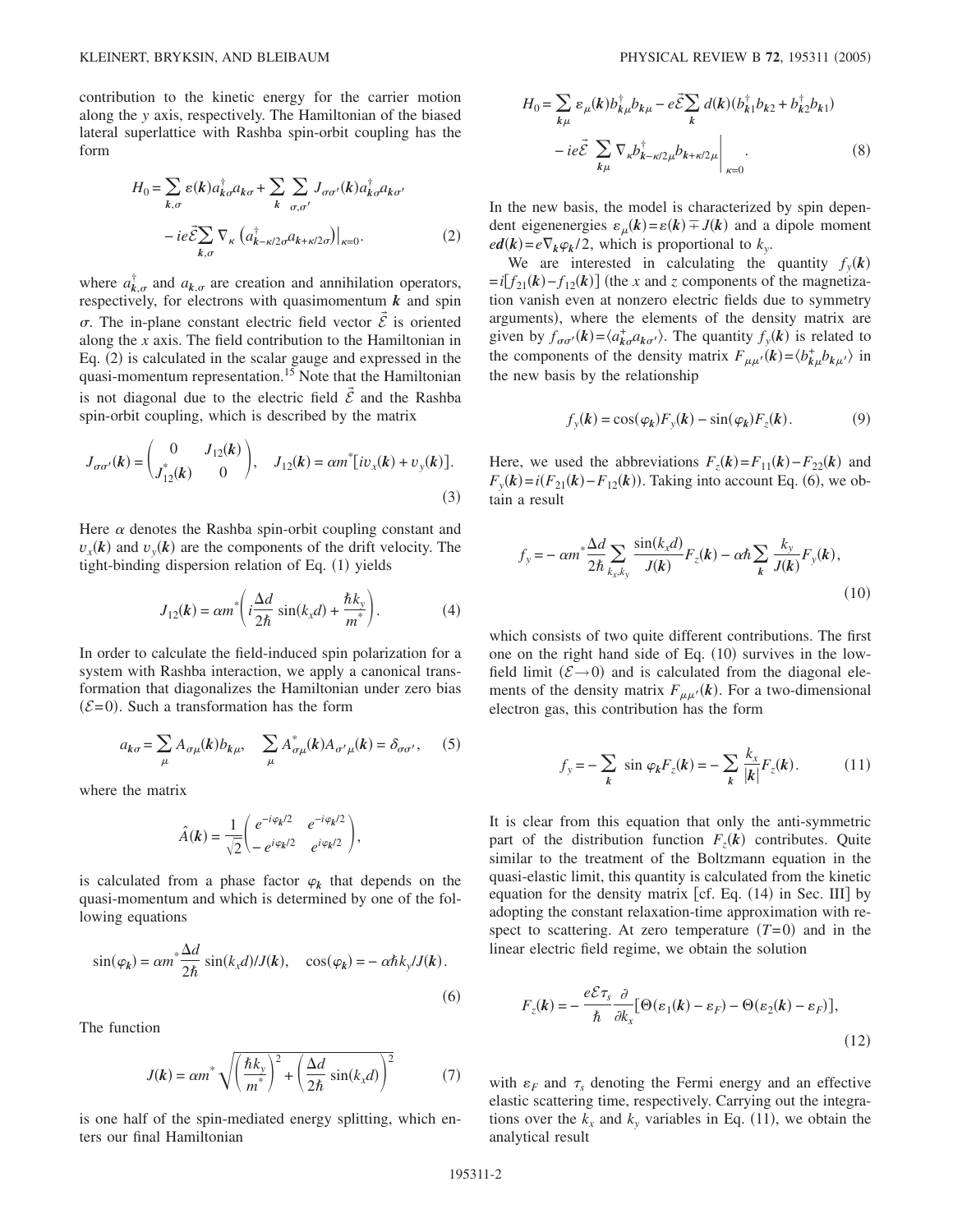$$
f_y = \frac{\alpha m^* a^2}{2\pi \hbar^2} e \mathcal{E} \tau_s,
$$
 (13)

which was derived previously<sup>7</sup> for a two-dimensional electron gas with the lattice constant *a*. The second contribution on the right-hand side of Eq.  $(10)$  is determined by the offdiagonal components of the density matrix. This term describes quantum effects due to field-induced tunneling. Both contributions are calculated in the next section for strongly coupled lateral superlattices.

### **III. TRANSPORT EQUATIONS**

Our calculation of the magnetization is based on kinetic equations for the density matrix  $F_{\mu\mu'}(k)$ , which is obtained from the Liouville equation that enter the one-particle Hamiltonian in Eq. (8) and scattering contributions. In the presence of an electric field and for a nondegenerate electron gas, the kinetic equations have the form<sup>15</sup>

$$
\begin{aligned}\n&\left\{\frac{\partial}{\partial t} - \frac{i}{\hbar}(\varepsilon_{\mu}(k) - \varepsilon_{\mu'}(k)) + \frac{e}{\hbar}(\vec{\mathcal{E}} \cdot \nabla)\right\} F_{\mu\mu'}(k|t) \\
&+ \frac{i}{\hbar}(\vec{\mathcal{E}} \cdot d(k)) [\sigma_x, F(k|t)]_{\mu\mu'} \\
&= \sum_{k'} \sum_{\mu_1\mu_2} (F_{\mu_1\mu_2}(k') W^{\mu_2\mu'}_{\mu_1\mu}(k',k) \\
&- F_{\mu_1\mu_2}(k) W^{\mu_2\mu'}_{\mu_1\mu}(k,k')), \n\end{aligned} \tag{14}
$$

where  $\sigma_x$  denotes the Pauli matrix and  $W^{\mu_2\mu'}_{\mu_1\mu}(k',k)$  are transition probabilities that depend both on the electric field and the spin-orbit coupling and that refer to elastic and inelastic scattering mechanisms. In general, the solution of these equations is a formidable task that can only be solved by a numerical approach. To focus on the essential physics and for simplicity, we adopt here a simple treatment of scattering based on the relaxation-time approximation. Although this approximation inevitably lacks some features of a more realistic description, its usefulness in deriving main physical results in a qualitative manner has clearly been demonstrated. However, we want to point out that the application of the relaxation-time approximation to our model becomes more difficult because the off-diagonal elements of the transition probabilities are nonvanishing, since the quantities  $A_{\sigma\mu}(k)$  are not orthogonal for different *k*, i.e.

$$
\sum_{\mu} A^*_{\sigma\mu}(k) A_{\sigma'\mu}(k') \neq 0, \tag{15}
$$

for  $\sigma \neq \sigma'$  and  $k \neq k'$ . Therefore, the scattering probabilities couple off-diagonal to diagonal elements of the density matrix. This coupling disappears, however, in systems with long-range scattering. We shall focus on this particular case so that the relaxation-time approximation is applicable in the conventional manner, however, with scattering times that essentially depend on the quasi-momentum *k*. Therefore, the full solution to the problem would involve the treatment of a microscopic model for long-range scattering that allows the calculation of the *k* dependent scattering times. Such calculations would be too complicated for the present analytical study that is intended to demonstrate qualitative features of the nonlinear field-induced spin polarization. For simplicity, we therefore apply the constant relaxation-time approximation although this model inevitably lacks some of the features of a more realistic description of real systems. For the components of the density matrix, we obtain the set of equations

$$
\left\{\frac{\partial}{\partial t} + \frac{e}{\hbar}(\vec{\mathcal{E}} \cdot \nabla)\right\} F_{11/22}(\mathbf{k}|t) \pm \frac{i}{\hbar}(\vec{\mathcal{E}} \cdot \mathbf{d}(\mathbf{k}))(F_{21}(\mathbf{k}|t) - F_{12}(\mathbf{k}|t))
$$
  
=  $-\frac{1}{\tau_s}(F_{11/22}(\mathbf{k}|t) - F_{11/22}^{(0)}(\mathbf{k})),$  (16)

$$
\begin{aligned}\n&\left\{\frac{\partial}{\partial t} \mp 2\frac{i}{\hbar}J(\mathbf{k}) + \frac{e}{\hbar}(\vec{\mathcal{E}}\cdot\nabla)\right\} F_{12/21}(\mathbf{k}|t) \\
&\pm \frac{i}{\hbar}(\vec{\mathcal{E}}\cdot\mathbf{d}(\mathbf{k}))(F_{22}(\mathbf{k}|t) - F_{11}(\mathbf{k}|t)) \\
&= -\frac{1}{\tau}F_{12/21}(\mathbf{k}|t),\n\end{aligned} \tag{17}
$$

where the upper (lower) sign refers to the equation for  $F_{11}(F_{22})$  (the same sign convention applies to the equations for  $F_{12}$  and  $F_{21}$ ). The quantities  $\tau$  and  $\tau_s$  are phenomenological relaxation times, and

$$
F_{11/22}^{(0)}(\mathbf{k}) = \frac{1}{\exp[\beta(\varepsilon_{1/2}(\mathbf{k}) - \varepsilon_F)] + 1} \tag{18}
$$

is the Fermi distribution function with  $\varepsilon_F$  denoting the Fermi energy and  $\beta = 1/k_B T$ .

For an electric field oriented along the  $x$  axis, Eqs.  $(16)$ and (17) are solved in the Wannier-Stark representation, which is introduced by the discrete Fourier transformation<sup>17</sup>

$$
F_{\mu\mu'}(k) = \sum_{l=-\infty}^{\infty} e^{ilk_x d} F_{\mu\mu'}(l,k_y).
$$
 (19)

In this representation and for the steady state, Eqs.  $(16)$ and (17) take the form

$$
il\Omega F_{11/22}(l,k_y) \pm \frac{i e \mathcal{E}}{\hbar} \sum_{l_1} d_x (l - l_1, k_y) (F_{21}(l_1, k_y) - F_{12}(l_1, k_y))
$$
  
= 
$$
-\frac{1}{\tau_s} (F_{11/22}(l,k_y) - F_{11/22}^0(l,k_y))
$$
(20)

and

$$
\left[\frac{1}{\tau} \mp 2\frac{i}{\hbar}\overline{J}(k_{y}) + i l \Omega\right] \widetilde{F}_{12/21}(l, k_{y})
$$
\n
$$
= \pm \frac{i e \mathcal{E}}{\hbar} \sum_{l'} d_{x}^{\pm} (l - l', \mathbf{k}) F_{z}(l', k_{y}), \qquad (21)
$$

with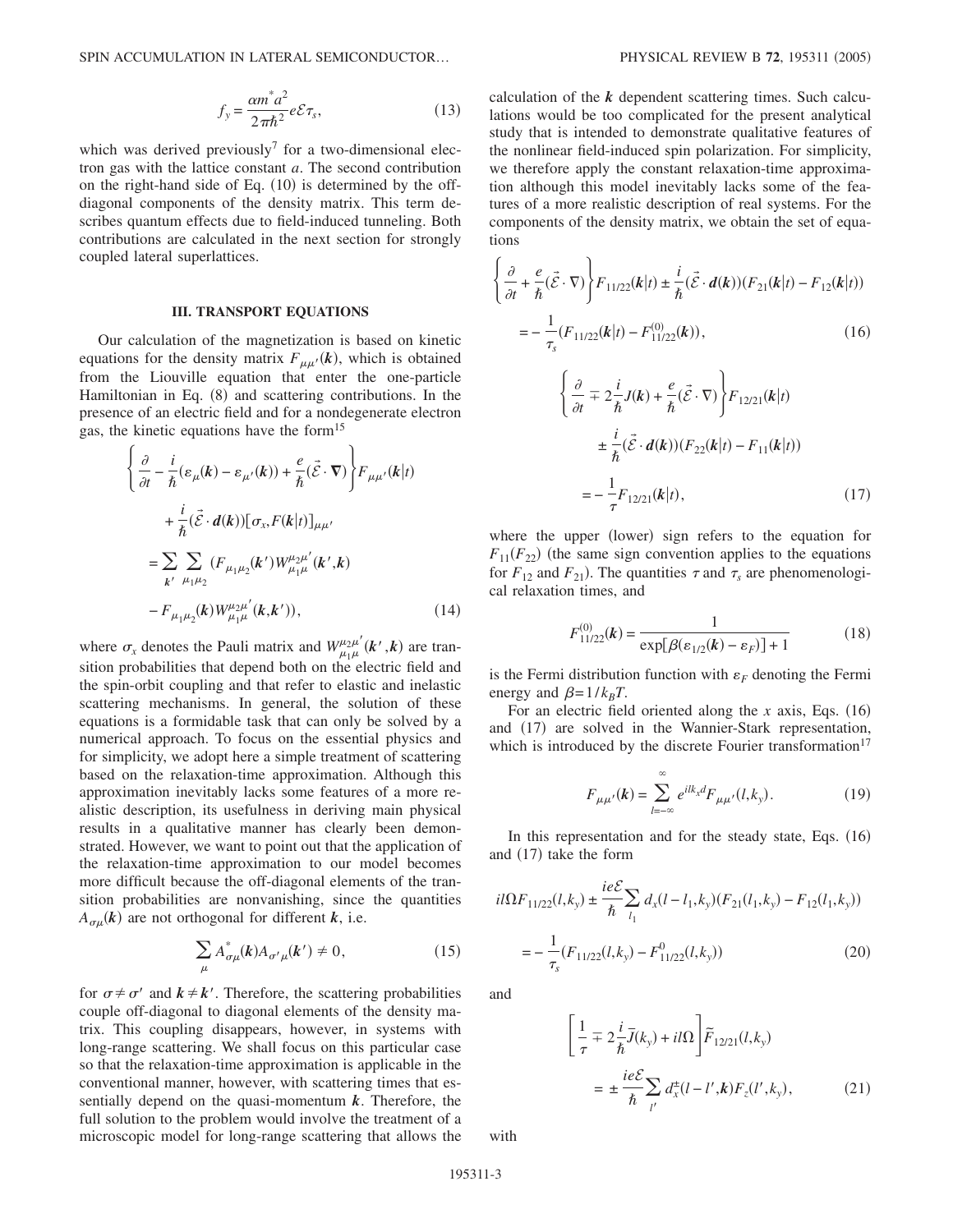$$
\bar{J}(k_{y}) = \frac{d}{2\pi} \int_{0}^{2\pi/d} dk_{x} J(k).
$$
 (22)

Note that the simple solution in Eq. (21) has been derived for functions  $\tilde{F}_{12/21}$ , which are defined by

$$
F_{12/21}(k) = \widetilde{F}_{12/21}(k) \exp\left\{ \pm \frac{2i}{e\mathcal{E}} \int_0^{k_x} dk'_x (J(k) - \overline{J}(k_y)) \right\}.
$$
\n(23)

In Eq.  $(21)$ , we introduced the quantities

$$
d_x^-(l,k_y) = \sum_{l'} Q(l',k_y) d_x(l-l',k_y), \quad d_x^+(l,k_y) = d_x^(-l,k_y),
$$
\n(24)

where

$$
Q(l,k_y) = \frac{d}{2\pi} \int_0^{2\pi l d} dk_x e^{-ilk_x d}
$$

$$
\times \exp\left\{-\frac{2i}{e\mathcal{E}} \int_0^{k_x} dk'_x (J(k'_x, k_y) - \overline{J}(k_y))\right\}
$$
(25)

and

$$
d_x(l, k_y) = -\frac{\alpha^2 m^* \Delta d^2}{4} k_y \frac{d}{2\pi} \int_0^{2\pi l d} dk_x \frac{\cos(lk_x d)\cos(k_x d)}{J^2(k_x, k_y)}
$$
  
=  $-d(\sqrt{1 + c^2} - c)^{|l|},$  (26)

with  $c = 2\hbar^2(k_y d)/(m^* \Delta d)$ . It is easily verified that  $Q(l, k_y) [d_x(l, k_y)]$  vanishes for odd [even] integers *l*. A closed equation for  $F_z(l, k_y)$  is obtained from Eq. (20), in which the results of the Eqs.  $(21)$  and  $(23)$  are inserted. To solve these equations, we focus on the pole structure of the solution and collect only those  $F_z(l, k_y)$  with a given Wannier-Stark ladder index *l*. This approximation preserves all qualitative features of the exact result and allows an analytical solution of the form

$$
F_z(l,k_y) = \frac{F_z^{(0)}(l,k_y)}{1 + i l \Omega \tau_s + S_l(k_y)},
$$
\n(27)

with

$$
S_l(k_y) = 2\left(\frac{e\mathcal{E}}{\hbar}\right)^2 \tau_s \sum_{l'} \left[\frac{d_x^+(l'-l)^2}{i\Omega l' - 2i\overline{J}(k_y)/\hbar + 1/\tau_s} + \frac{d_x^-(l'-l)^2}{i\Omega l' + 2i\overline{J}(k_y)/\hbar + 1/\tau_s}\right],
$$
 (28)

which is used in Eq. (10) to calculate the magnetization.

### **IV. THE FIELD-INDUCED MAGNETIZATION**

In the Wannier-Stark ladder representation, the magnetization is calculated from Eq. (10) by taking into account Eqs.  $(27)$ ,  $(28)$ ,  $(21)$ , and  $(23)$ . We obtain the result

$$
f_{y} = \alpha m^{*} \frac{\Delta d}{\hbar} \sum_{k_{y}} \sum_{l=1}^{\infty} B_{l}(k_{y}) \Im m \{F_{z}(l, k_{y})\}
$$
  
\n
$$
-2 \alpha e \mathcal{E} \sum_{k_{y}} \sum_{l_{i}} \sum_{l=1}^{\infty} k_{y} A_{l_{1}-l_{2}}(k_{y})
$$
  
\n
$$
\times \Re e \{ [d_{x}(l_{2}-l_{3}-l, k_{y}) R_{l_{1},l_{2},l_{3}}(k_{y}) + d_{x}(l_{2}-l_{3}+l, k_{y}) R_{l_{1},l_{2},l_{3}}^{*}(k_{y})] F_{z}(l, k_{y}) \}. \tag{29}
$$

The first contribution in this equation results from the diagonal elements of the density matrix. It determines the magnetization at low electric fields. The second term describes the impact of the off-diagonal elements on the magnetization and is therefore completely due to quantum effects. The coefficients in Eq.  $(29)$  are given by the functions

$$
A_l(k_y) = \frac{d}{2\pi} \int_0^{2\pi l d} dk_x \frac{\cos(lk_x d)}{J(k_x, k_y)}, \quad B_l(k_y) = \frac{1}{2} (A_{l-1} - A_{l+1}),
$$
\n(30)

$$
R_{l_1, l_2, l_3}(k_y) = \frac{Q^*(l_1, k_y)Q(l_3, k_y)}{il_2\Omega + 2i\bar{J}(k_y)/\hbar + 1/\tau}.
$$
 (31)

The quantities  $A_l(k_y)$  and  $B_l(k_y)$  are only nonzero for even and odd integer *l*, respectively.

Our basic result in Eq. (29) simplifies considerably, when the off-diagonal elements of the density matrix  $F_{\mu\mu'}$  are not taken into account.<sup>16</sup> Such an approximation is justified under the condition  $\hbar / \tau_s < J(k_F)$ . In this case, the second term on the right-hand side of Eq. (29) and the quantity  $S_l(k_y)$  in the denominator of Eq. (27) disappear, and we obtain

$$
f_{y} = -\alpha m^{*} \frac{\Delta d}{\hbar} \sum_{l=1}^{\infty} \frac{l\Omega \tau_{s}}{1 + (l\Omega \tau_{s})^{2}} \sum_{k_{y}} B_{l}(k_{y}) F_{z}^{(0)}(l, k_{y}).
$$
 (32)

This equation gives the quasi-classical result for the nonvanishing magnetization in the presence of an electric field. There is a linear field dependence in the Ohmic regime  $\Omega \tau_s \leq 1$ . The magnetization reaches a maximum around  $\Omega \tau_s = 1$  and decreases with increasing electric field according to  $f_y \sim 1/\mathcal{E}$ . This decrease of the magnetization is due to the Wannier-Stark localization of the electronic states.

Characteristic quantum effects are described by the second term on the right hand side of Eq. (29). The most pronounced quantum corrections are field-induced tunneling resonances that occur at  $I\Omega = 2J(k_y^*)/\hbar$  for a mean quasimomentum  $k_y^*$  and even integers *l*. These resonances manifest themselves in the denominator of the quantities  $R_{l_1l_2l_3}(k_y)$ [see Eq.  $(31)$ ]. In order to take them into account, we numerically calculate the magnetization from Eq. (29). In Fig. 1, the thick solid line depicts the electric field dependence of  $f_y$  for a strongly coupled lateral GaAs/(Al,Ga)As superlattice with a lattice constant of  $d=6$  nm, a 2 nm thick barrier and a miniband width of  $\Delta = 100$  meV. For the sequential tunneling regime in weakly coupled superlattices  $(\Delta \rightarrow 0)$ , the field-induced magnetization disappears. In the Ohmic region, where a linear field dependence is observed, the spin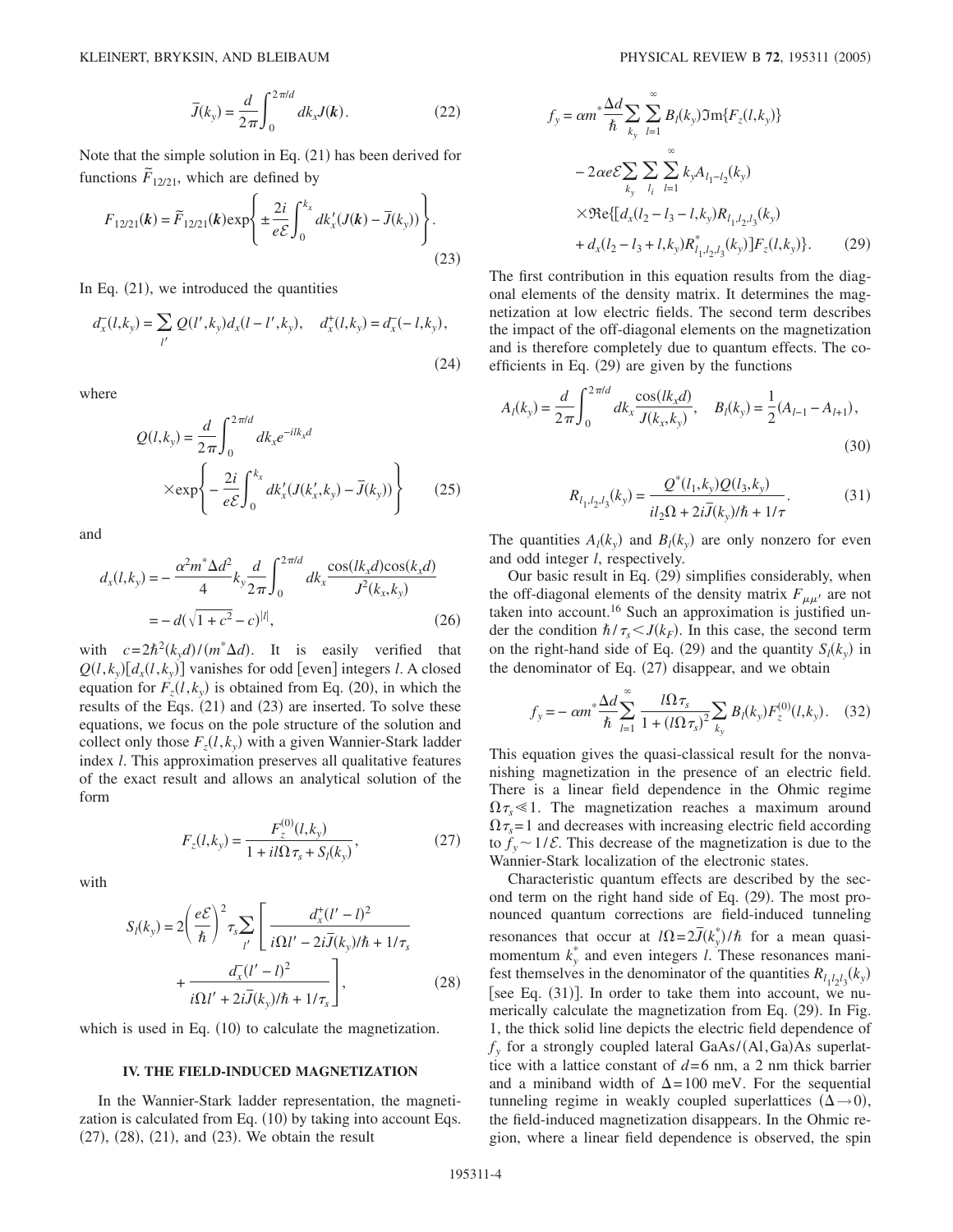

FIG. 1. Spin polarization  $f_y$  as a function of the electric field  $\mathcal E$ for  $\varepsilon = 100$  meV and  $\Delta = 100$  meV. Other parameters are:  $T = 4$ K,  $d=6$  nm,  $\tau = \tau_s = 1$  ps, and  $\hbar \alpha = 5 \times 10^{-9}$  eV cm. The inset shows  $f_y$ as a function of  $1/\mathcal{E}$ . In this representation, the tunneling resonances are equally separated.

polarization is much stronger in superlattices than in the corresponding two-dimensional electron gas [dash-dotted line as calculated from Eq. (13)]. The magnetization reaches a maximum at about  $\Omega \tau_s = 1$  (vertical solid line) and decreases with increasing electric field according to  $f_y \sim 1/\mathcal{E}$ . This nonlinear behavior is analytically described by Eq. (32) (dashed line). Field-induced tunneling resonances give rise to minima in the field dependence of the magnetization. These tunneling processes lead to a spin depolarization, whenever different spin states of the biased superlattice are aligned by the electric field.<sup>18</sup> The inset of Fig. 1 shows  $f_y$  as a function of  $1/\mathcal{E}$ . In this representation, the tunneling resonances (marked by vertical solid lines) are equally spaced so that the effective energy gap  $2\bar{J}(k_y^*)$  can be estimated.

Note that the spin polarization in the superlattice depends strongly on the ratio between the quasi-Fermi energy  $\varepsilon_F$  and the miniband width  $\Delta$ . Figure 2 shows that even the sign of  $f<sub>y</sub>$  depends on this ratio. The numerical data for Fig. 1 refer to  $\varepsilon_F = 100$  meV, which gives a positive value for  $f_v$ . In Fig. 2, we used  $\varepsilon_F = 20$  meV and obtained a reversed magnetization  $f_y$ . That  $f_y$  may change its sign in dependence on the quasi-Fermi energy is related to the fact that the spin polarization is calculated from density matrix elements  $F_z(l, k_y)$ with odd integers *l*. Apart from the change of sign, the details of the lineshape in Fig. 2 agree qualitatively with that in Fig.



FIG. 2. Spin polarization  $f_y$  as a function of the electric field  $\mathcal E$ for  $\varepsilon = 20$  meV and  $\Delta = 100$  meV. All other parameters are the same as in Fig. 1.

1. Again the overall line shape of  $f<sub>v</sub>$  is given by the dashed line calculated from Eq. (32).

# **V. CONCLUSION**

We have generalized the theory of electric-field-induced spin polarization worked out for a two-dimensional electron gas in the linear response regime<sup>7</sup> to strongly coupled lateral superlattices in the high-field regime, where Wannier-Stark localization takes place. We have shown that a constant electric field applied parallel to a superlattice induces an in-plane magnetization. In the linear field regime, the effect is much larger than in the related two-dimensional electron gas. The spin polarization reaches a maximum at about  $\Omega \tau_s = 1$  and decreases with increasing electric field according to  $f<sub>y</sub>$  $\sim$  1/ $\mathcal{E}$ . Tunneling resonances between different spin states lead to a spin depolarization. The magnitude of the fieldinduced spin polarization is small  $f_y < 1\%$  in the parameter range studied here). Nevertheless, its experimental demonstration seems to be possible for lateral superlattices fabricated by the cleave edged overgrowth technique.

# **ACKNOWLEDGMENT**

Partial financial support by the Deutsche Forschungsgemeinschaft is gratefully acknowledged.

- <sup>1</sup> J. E. Hirsch, Phys. Rev. Lett. **83**, 1834 (1999).
- 2R. V. Shchelushkin and Arne Brataas, Phys. Rev. B **71**, 045123  $(2005).$
- 3Y. K. Kato, R. C. Myers, A. C. Gossard, D. D. Awschalom, Science 306, 1910 (2004).
- <sup>4</sup> J. Sinova, D. Culcer, Q. Niu, N. A. Sinitsyn, T. Jungwirth, and A. H. MacDonald, Phys. Rev. Lett. 92, 126603 (2004).
- 5S. Murakami, N. Nagaosa, and S. C. Zhang, Science **301**, 1348  $(2003).$
- <sup>6</sup>K. Nomura, J. Sinova, T. Jungwirth, Q. Niu, and A. H. Mac-Donald, Phys. Rev. B 71, 041304(R) (2005).
- <sup>7</sup> V. M. Edelstein, Solid State Commun. **73**, 233 (1990).
- 8A. G. Aronov, Yu. B. Lyanda-Geller, and G. E. Pikus, Zh. Eksp. Teor. Fiz. 100, 973 (1991) [Sov. Phys. JETP 73, 537 (1991)].
- 9E. G. Mishchenko, A. V. Shytov, and B. I. Halperin, Phys. Rev. Lett. 93, 226602 (2004).
- <sup>10</sup> J. I. Inoue, G. E. W. Bauer, and L. W. Molenkamp, Phys. Rev. B 67, 033104 (2003).